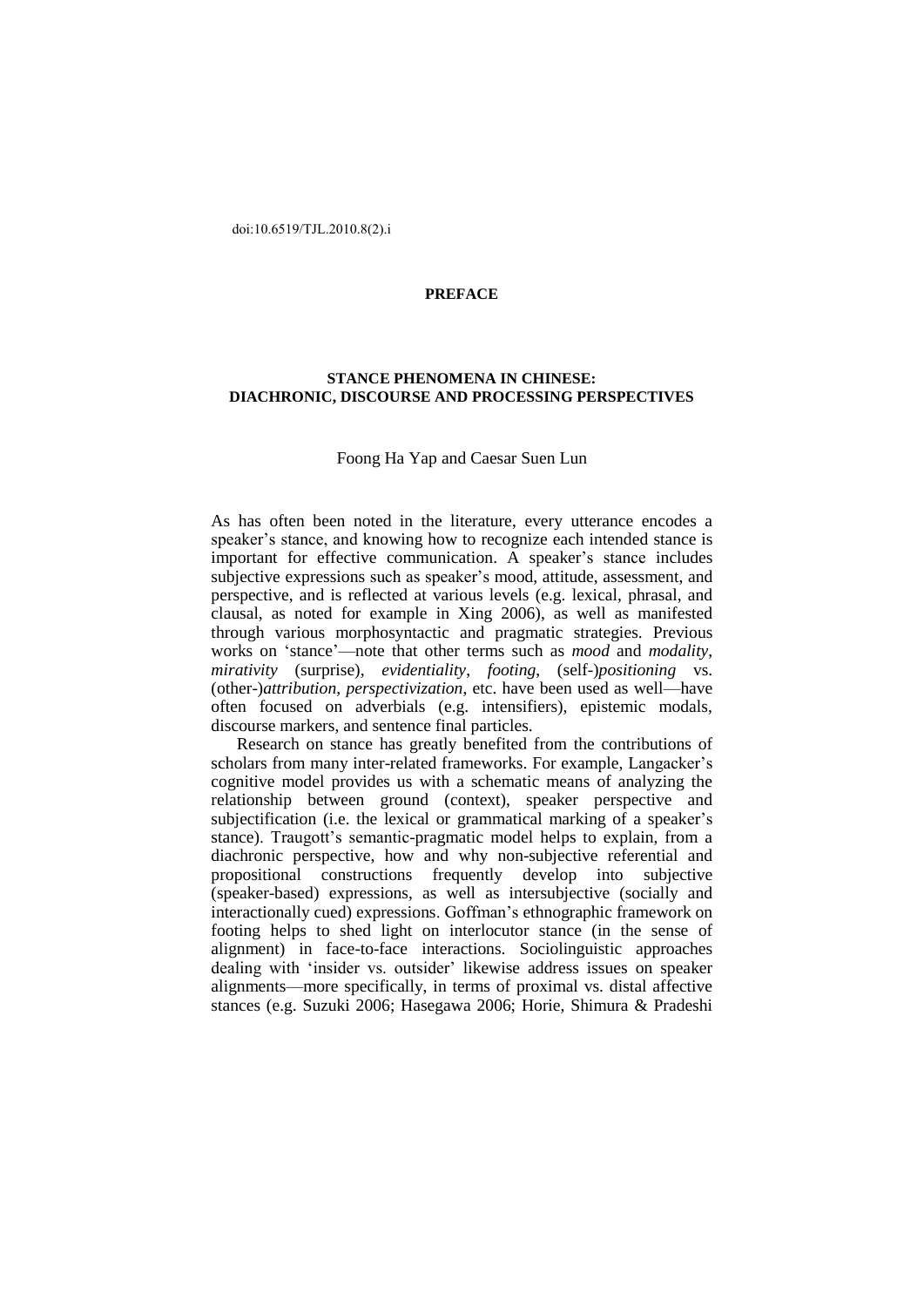2006). Other sociolinguistic approaches to stance, among them Clayman & Heritage's analysis of adversarial stance in political and media discourse, have also provided us with a clearer understanding of power relations and 'face and footing' in public and workplace domains. Somewhat lacking are stance studies using empirical approaches. While we now have begun to pay increasing attention to stance marking strategies in discourse, we have yet to see a significant increase in studies on the relationship between the morphosyntactic realizations of stance constructions and cognitive processing constraints.

In this special TJL issue on "Stance Phenomena in Chinese: Diachronic, Discourse and Processing Perspectives", we bring together six papers that shed light on speaker stance phenomena via different frameworks. The studies reported in all six papers use a combination of discourse and corpus data, and three of them include diachronic analyses. All adopt one or more of the frameworks noted above, except for the sixth paper (Kwan, this volume), which adopts a processing approach to examine the relationship between word order, structural complexity, phonological bulk and topicality. It is included within this special issue because it can help us better understand how processing factors influence speaker's decisions of which type of specifying information gets to be topicalized, with implications for what type of information is accorded the privilege of ‗staging' (i.e. managing and focalizing) selective information for the attention of the addressee.

These six papers expand on earlier work on stance in Chinese, many of which have focused on sentence final particles. Representative works include descriptive studies such as Yau (1965), Kwok (1984) and Leung (1992), formal morphosyntactic analyses such as Law (1990), Z. Wu (2004) and Tang (2009), semantic and pragmatic analyses such as Chan (1996), Fung (2000) and Lu (2005), and discourse studies such as Luke (1990), Lee-Wong (1998), Li (1999), Yiu (2001), R. Wu (2004), Van den Berg & Wu (2006) and Lu & Su (2009).

There have also been efforts to trace the grammaticalization pathways that give rise to sentence final particles. Among the pathways identified are the 'say' verb pathway (Chiu 1994; Matthews 1998; Simpson & Wu 2002; Wang, Katz & Chen 2003; Yeung 2006; Leung 2006), the psych-verb pathway (Yap, Wang & Chor 2010), the negator *bu* pathway (Wang & Yap 2009), and the nominalizer pathway (Yap & Matthews 2008; Yap, Choi & Cheung 2010; Jiang 2010; Xu & Matthews in press; Yap & Wang in press), in addition to the clausal integration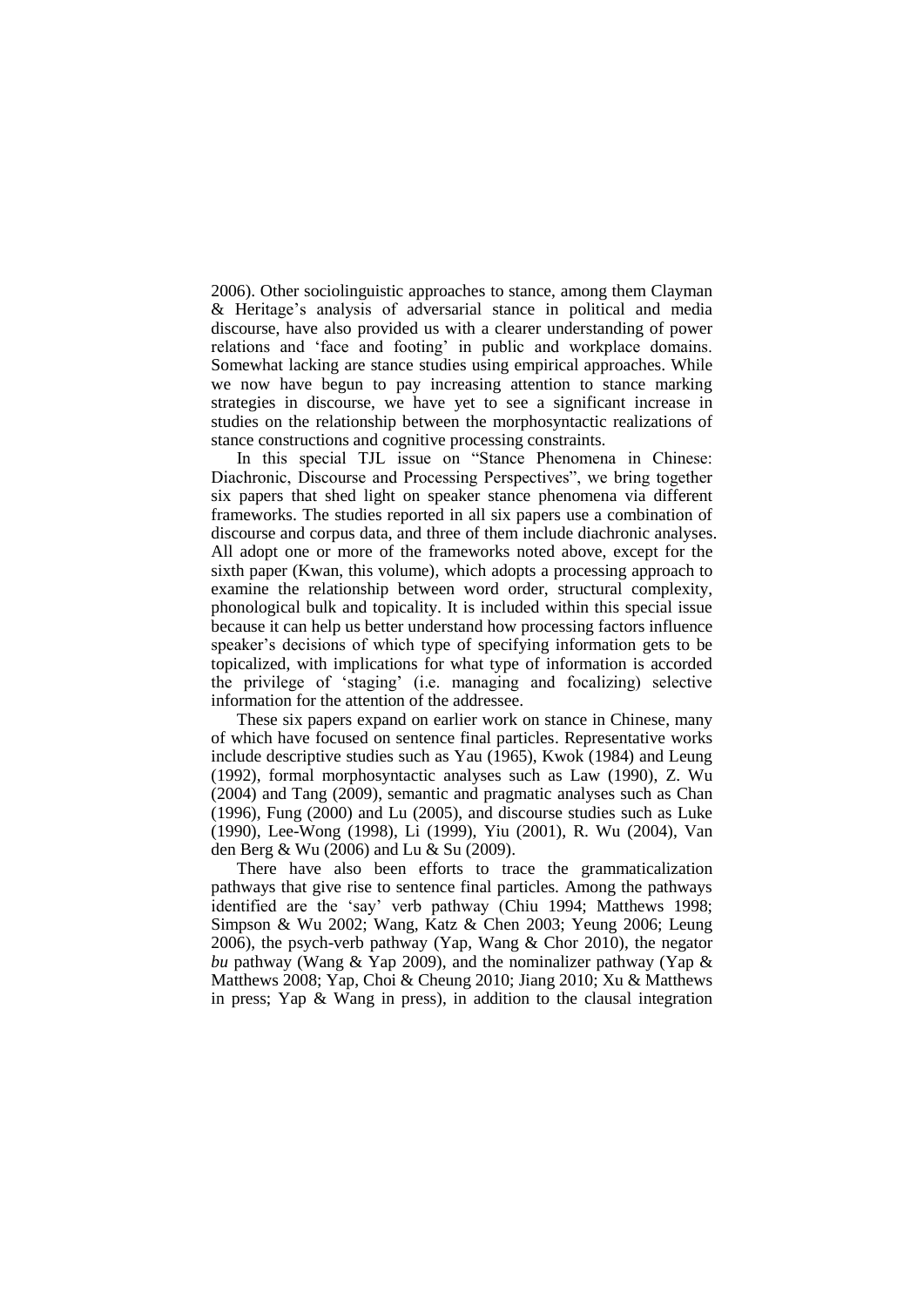pathway discussed in this special issue (Yap, Wang & Lam, this volume).

A number of recent studies on stance have also focused on discourse markers, particularly those found in clause-initial position as extensions of connective particles and stance adverbials, *a la* Schiffrin (1987) and Fischer (2005), among others (e.g. Wang & Tsai 2005; Wang, Tsai & Yang 2007; Wang, Tsai & Ling 2007). While studies on clause-medial particles have started to appear (Cai 2010; Chor 2010), those which examine clause-medial particles from the perspective of subjectivity and subjectification are still lacking. However, see Chor (this volume) for recent trends in grammaticalization studies that trace the extended uses of directional particles that develop into postverbal quantifiers (often with aspectual nuances), and further reinterpreted as attitudinal markers, among them Cantonese *maai* ('approach or come together') which often conveys negative speaker evaluation, and *faan* (‗return') which tend instead to convey positive speaker evaluation (see Chor to appear). More work is needed that similarly provides a diachronic perspective to discourse studies to further enhance our understanding of how utterances in Chinese extend from non-subjective to subjective and intersubjective uses, *a la* Traugott (1995, 2003; see also Englebretson 2003, 2007).

Despite the wealth of research undertaken thus far, more work is still needed to investigate the diverse range of stance particles in Chinese; in particular, attention also need to be given to other stance strategies, including macro-level studies that look at footing and alignment among individuals, within and across age, gender and social class, as well as within/between institutions and nations. Stance positioning between those who govern and are governed is also becoming an increasingly important area of research, as modern nations grapple with issues of democratic governance and human rights. Likewise, issues related to territorial conflicts and competitions for natural, human and technological resources beg for more research into the discourse of diplomacy, mediation, negotiation, and rhetorics of war and peace. We are pleased to see that studies on stance in Chinese discourse have begun to blossom, with the papers in this volume representing a subset of the diversity of topics and frameworks we can expect from fellow scholars in the months and years to come. Below we briefly summarize these six papers and show their relation to stance phenomena and their relevance to meaningful communication and intercultural understanding.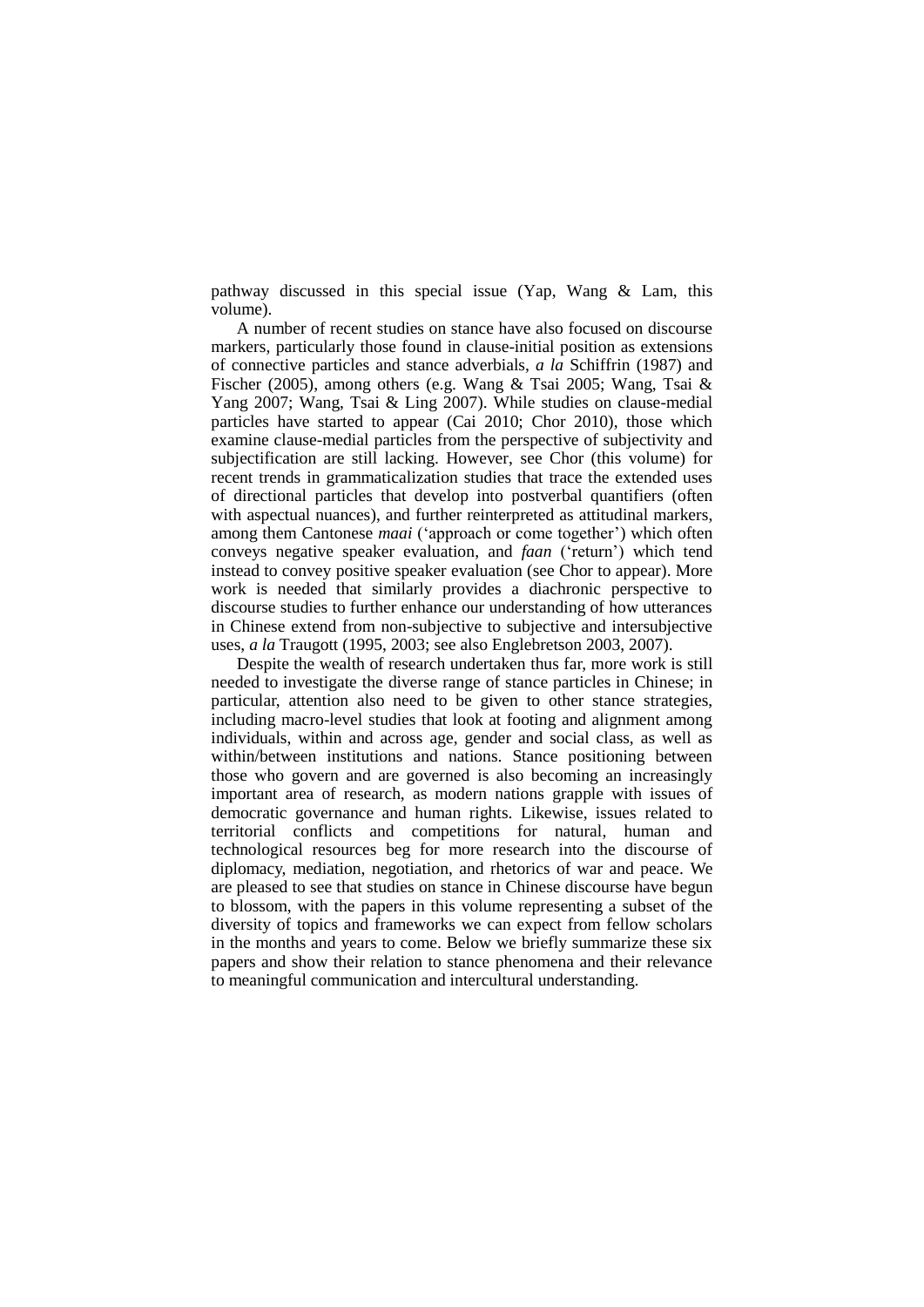The first paper—on "The meaning extension of *xiang* and its polysemy network‖ by Mei-hsiu Chen and Jung-hsing Chang—approaches stance from a cognitive perspective. Using a semasiological (form-to-function mapping) approach, Chen and Chang highlight two robust strategies in the development of stance, namely semantic extension and perspectivization. In terms of semantic extension, they show how a lexical noun *xiang* 向 meaning 'window facing north' in Old Chinese extends its usage from static spatial domains (e.g. ‗something facing north') to dynamic spatial domains (e.g. ‗something or someone moving toward a goal'), then to dynamic temporal domains (e.g. ‗seasons approaching their appointed ends'), and further to psychological domains (e.g. 'some person(s) advocating for someone or some philosophy or course of action'). The latter development of *xiang* (i.e. its psychological use in the sense of ‗advocate' or ‗favor'), which prevails to this day, is an example of subjectification at the lexical level, where the speaker evaluates his own attitude or the attitude of others via lexical choice (see also Xing 2006). Chen and Chang also show, through the strategy of perspectivization, how *xiang* comes to express opposite meanings. More specifically, they show that as we change the speaker's vantage point, or footing *a la* Goffman, *xiang* can be used either as a goal marker ('to + NP') or as a source marker ('from + NP'), the former highlighting the progress of something or someone towards a goal or endpoint ‗away from the speaker' (as viewed from the vantage point of the speaker situated at the starting point of an event schema), and the latter highlighting something or someone leaving a starting point and 'approaching the speaker' (as viewed instead from the vantage point of the speaker situated at the endpoint). It is important to note here that the perspectivization (or footing) discussed in relation to *xiang* need not involve strong subjective overtones in an evaluative or judgmental sense (for example, it is not always necessary to invoke a scale of values between 'good' and 'bad', or between 'positive' or 'negative'). Stance nevertheless is evident in the sense that the speaker's viewpoint comes to be explicitly encoded in utterances that involve the use of *xiang* as an adposition or case marker, and the addressee thus is able to deictically track the speaker's point of view in the course of their dyadic (or conversational) interaction.

The second paper, entitled "Inclusion of the outsider" by Winnie Chor, focuses on the grammaticalization of verbal particle *maai4* in Cantonese. Using diachronic data extending back over a period of about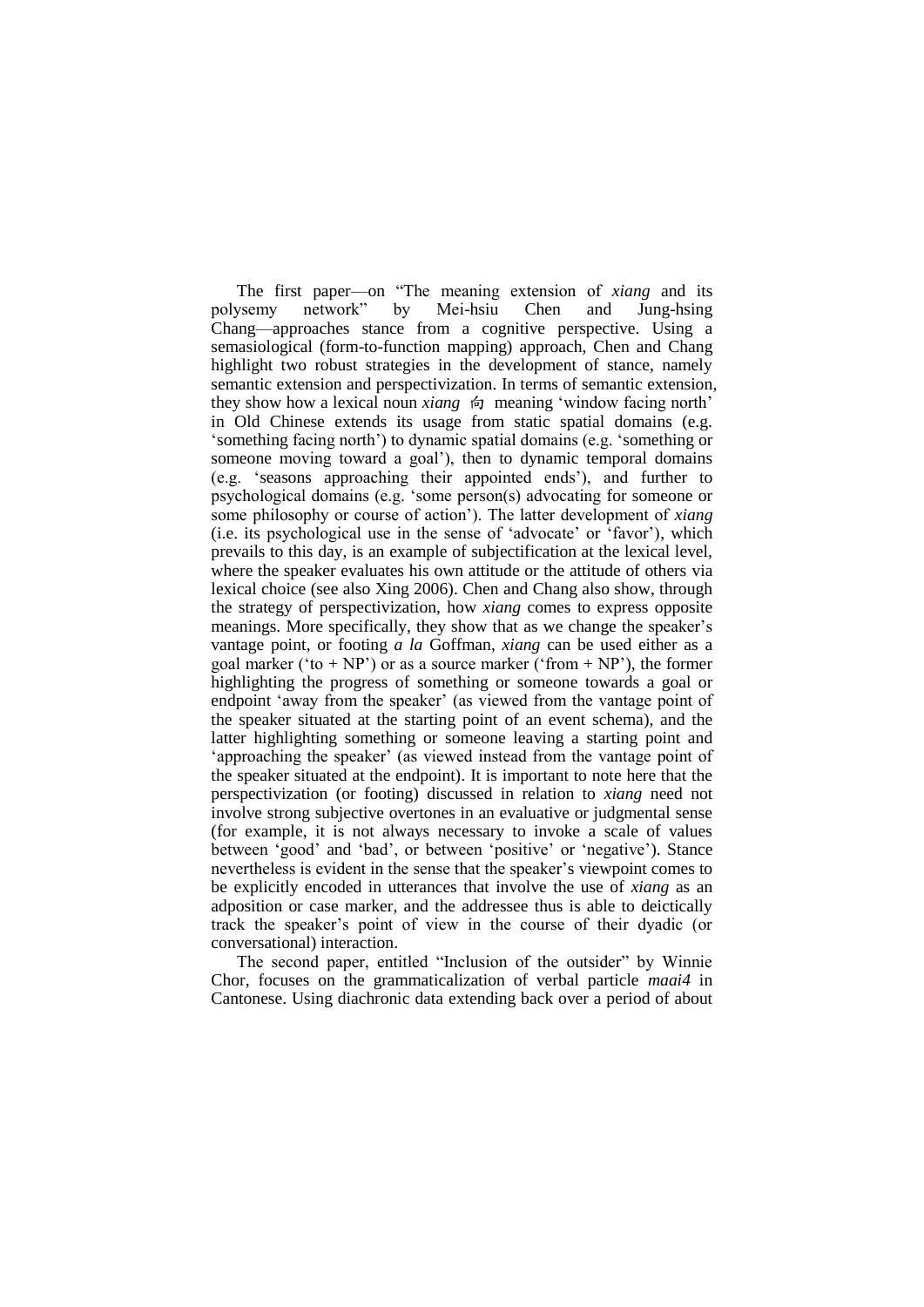200 years, Chor shows how directional verb *maai* (‗to approach or get close to a reference point)' developed into an additive quantificational particle (‗also, as well') as in *keoi5 maai5 maai4 go2 fuk1 waa2* ‗(S)he bought *maai4* that painting', often yielding an aspectual value associated with closure or completion of action ('to V *as well* some remaining entity'). Crucially, with respect to stance, Chor shows how *maai* further develops into a marker signaling the speaker's negative evaluation. Chor suggests that the perjorative uses of *maai4* emerges as an extension of the additive and completive pathway, where the perjorative sense associated with 'the remaining or residual elements of a category' gets included, and frequent assessments of these residual elements as ‗second-rate', ‗unexpected' and often ‗unwanted' elements contributes to a negative interpretation, as illustrated in *keoi5 sik1 maai4 di1 gam2 ge3 pang4jau5* ‗(S)he got to know *maai4* such (terrible) friends'. Worth noting is that the presence of *maai* adds to the quantifier reading a perjorative sense such as ‗friends she wasn't really supposed to know'. Chor's analysis of post-verbal particle *maai4* provides a much-needed semantic account of how subjectification arises in utterance-medial positions, and is interesting because it complements previous works on discourse markers and sentence final particles, which occupy utterance-initial and utterance-final positions respectively.

The third paper, on "Clausal integration in the emergence of mitigative and adhortative sentence final particles in Chinese" by Foong Ha Yap, Jiao Wang and Charles Tsz-Kwan Lam, likewise approaches the development of stance markers from a diachronic perspective. Recent studies on sentence final particles in Chinese such as Taiwanese *kong* and Mandarin *shuo* (derived from 'say' verbs; see Simpson & Wu 2002 and Lin 2005) argue that these speaker stance particles originate in the left periphery, and ends up at the right periphery via COMP-to-SPEC raising. In their paper on clausal integration, Yap et al. provide evidence of additional pathways for the derivation of sentence final mood particles, suggesting that at least some particles do not arise from the left periphery. Specifically, they show how evaluative 'terminal' clauses (i.e. final clauses that convey the speaker's mood, attitude, subjective assessments, personal viewpoints, etc.) often easily become integrated into the preceding clause. This phenomenon, in which two clauses merge into a single intonation unit, is not uncommon crosslinguistically, with many languages manifesting these compressed constructions as 'parenthetical' constructions (e.g. English *She missed three classes; no big deal, she'll*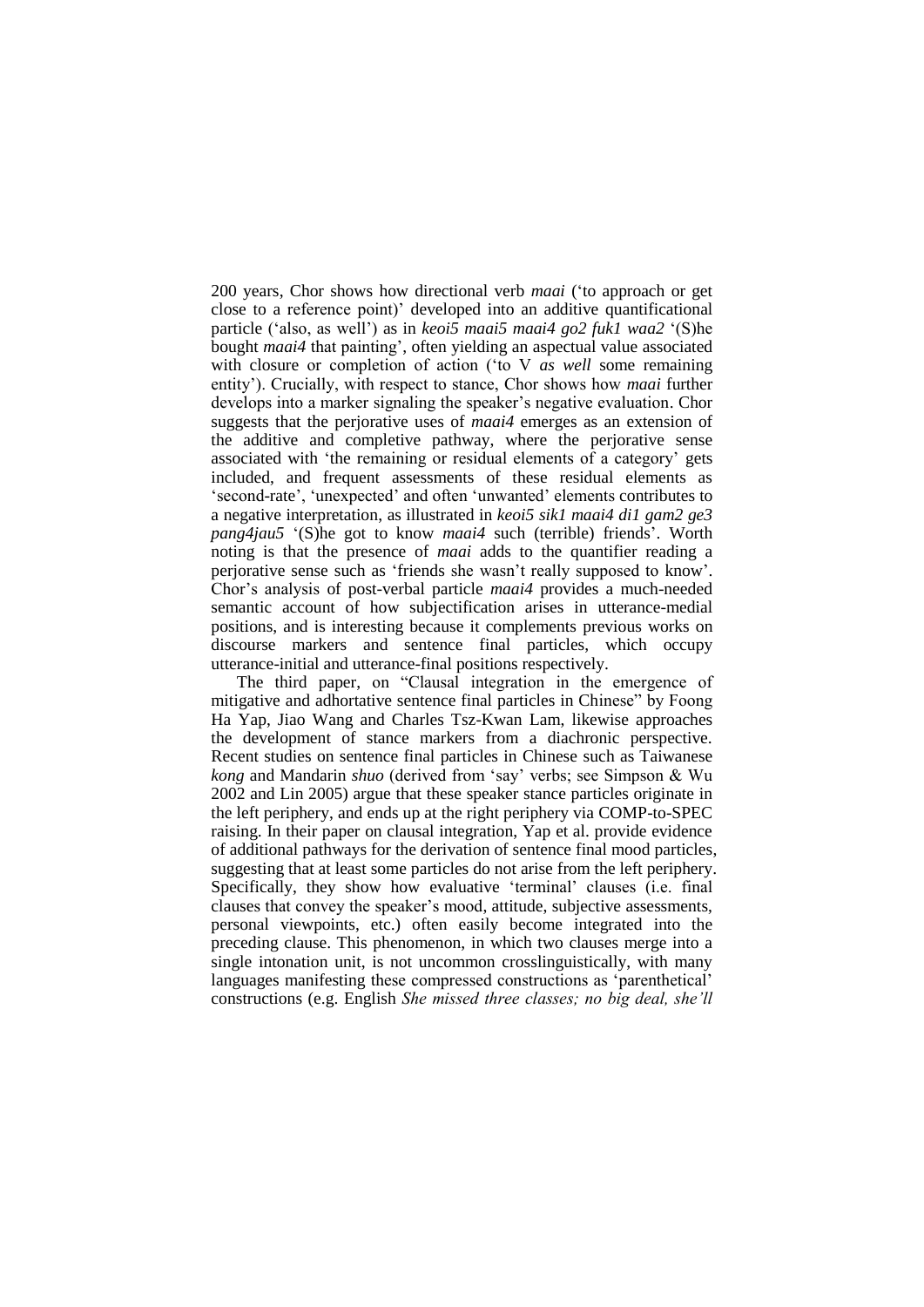*get a B instead of a B+, that's all*). As Yap et al. show in their clausal integration paper, languages such as Chinese often grammaticalize these parenthetical constructions a step further by reanalyzing them as sentence final particles of the preceding clause (compare Chinese mitigative mood particle *er yi* in *ba ba bu xiang chi er yi* and its English equivalent *that's all* in 'Father doesn't like to eat, *that's all*'). Yap et al. argue that the high frequency of null subjects and lack of verbal inflections in Chinese facilitate the reanalysis of parenthetical stance constructions as sentence final mood particles in Chinese.

The fourth paper—"More than person deixis" by Zheng Song—traces the semantic extensions of pronominal *ya*  $(Y)$  in native and non-native Beijingers' talk from a sociolinguistic perspective using both production and perception data. Song shows that *ya*, originally derived from a lexical noun referring to 'a child of a humble maid servant', was initially recruited as a third person pronoun with derogratory meaning, but this later extended to second person in native Beijinger talk. Non-native speakers began to use it for first person reference as well. Interestingly, this non-native use of *ya* has also begun to spread among native Beijingers, largely as a consequence of its popularization on the internet. Song's analysis highlights however that there is still asymmetry in native and non-native usage, mainly as a result of differences in semantic sensitivity. For example, whereas native speakers can use first person *ya* only in self-mockery, and whereas their use of *ya* for second person and first person reference is 'affixal' in nature (i.e. *ni ya* 'you *ya*' and *wo ya* 'me *ya*' respectively, with *ya* never expressed in the stand-alone *ya* form), non-native speakers on the other hand use *ya* as a general pronoun in a wider range of syntactic environments—including, for example, third person *ta ya* '(s)he *ya*', a case of double marking which is indicative that *ya* is more semantically bleached in the mind of non-native speakers. Non-native speakers also allow word order reversal, yielding variants such as *ni ya* ‗you *ya*' and *ya ni* ‗*ya* you' for second person reference. Non-native uses of *ya* also include the extension of stand-alone *ya* from third person to second person. What is interesting is that these extensions and shifts in referential deixis also allow for shifts in the speaker's footing or positioning. Indeed, these realignments in speaker stance facilitate the subjective uses of *ya* to extend from derogatory (negative) uses to solidarity (positive) uses as well, as when speakers refer to the addressee or even to themselves in a derogatory way as a means of marking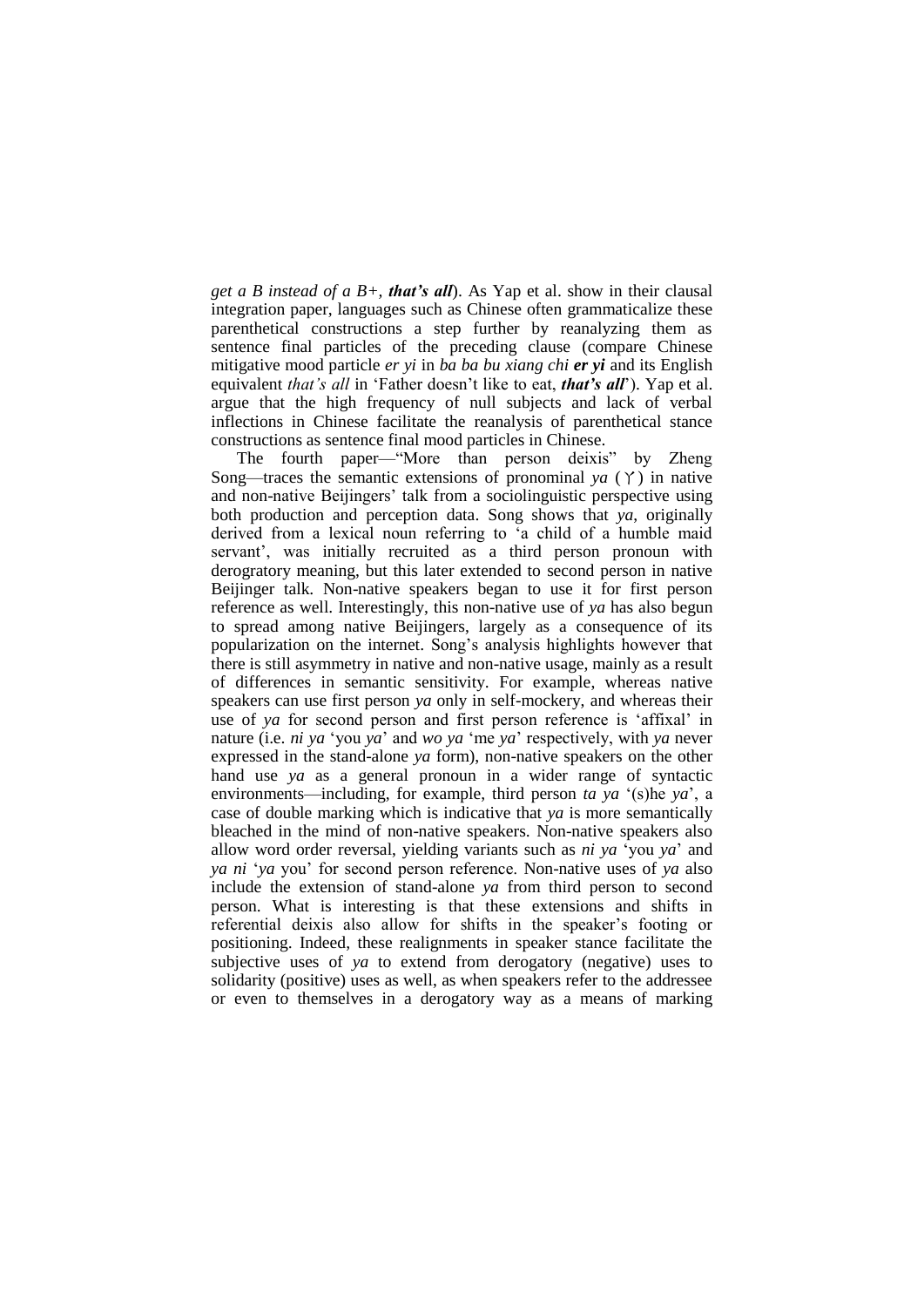familiarity and in-group solidarity.

The fifth paper—entitled "Adversarial questioning and answering strategies in Chinese official press conferences" by Tingting Sun—adopts a macro discourse perspective to stance, shedding light on footing strategies among interlocutors in aggressive and sometimes hostile contexts. Following Clayman and Heritage (2002a, 2002b), Sun examines the strategies used by journalists and political figures, the former often exerting pressure with aggressive questions, while the latter frequently attempts instead to minimize potential damage from face-threatening questions and at the same time seeking ways to advance their political agendas. Sun's analysis allows for cross-linguistic and cross-cultural comparison between American (foreign) and Chinese (local) questioning and answering patterns, which allows us to further investigate the relationship between stance-taking and cultural differences. A significant finding in Sun's study is that contemporary Chinese journalists "do ask challenging questions" but they often do so somewhat differently, "by using complex and target-oriented question designs", which by virtue of their indirectness are less face-threatening to the addressee.

The sixth and final paper—on "The placement of locative prepositional phrases in Cantonese" by Stella Wing-Man Kwan—offers an iconicity and processing analysis to account for word order preferences in Chinese, which though not elaborated in the paper itself, helps to shed light on the relationship between topicalization, discourse structure and speaker stance. Kwan makes the interesting observation that Cantonese frequently opts for  $\lceil \nceil_{PP} P NP \rceil$  V] order to conform to iconicity constraints, even though such word order has been argued to be costly in terms of processing efficiency (see in particular Hawkins' (1994) *Early Immediate Constituents (EIC) Model* on language processing). More importantly, Kwan provides quantitative evidence to show that Cantonese has in fact managed to satisfy both iconicity and processing constraints by relying on topicalization strategies, particularly as the PP constituents get 'heavier' (i.e. as the length or number of words of a PP increases). Kwan's findings for preverbal PPs are consistent with those from studies on prenominal RCs (i.e. relative clauses) in Cantonese (see Matthews & Yeung 2001; Cheung 2006). Given what we now know about topicalization strategies as mental staging devices (e.g. Langacker 1991), or in other words as linguistic means by which speakers profile (i.e. situate or ground) focal participants in a given discourse, Kwan's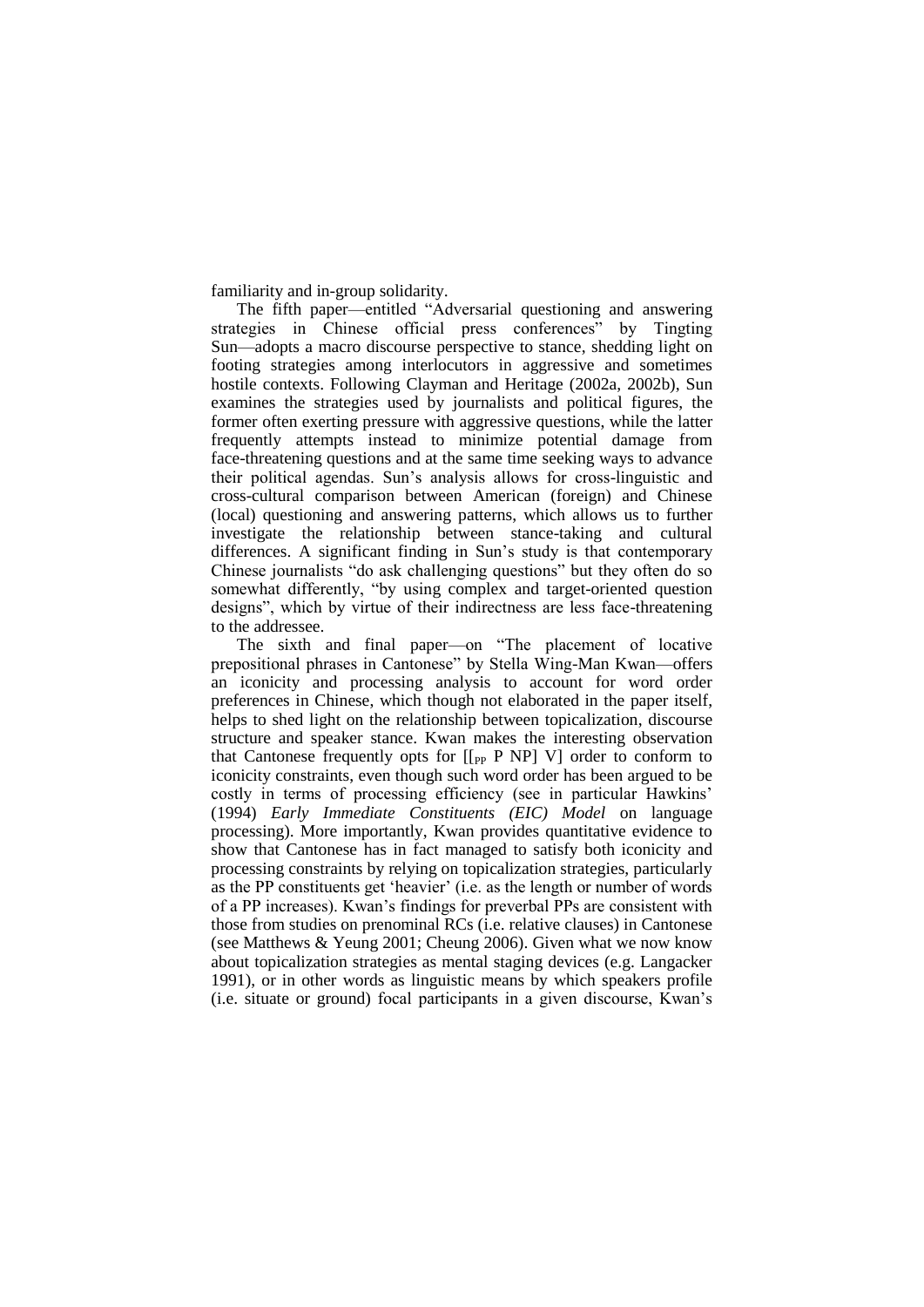analysis which shows a strong relationship between topicalization and processing constraints provides suggestive empirical evidence that what speakers choose to perspectivize is often also rooted in cognitive processing preferences.

Numerous other studies are currently under way that will contribute further to research on stance phenomena. A number of workshops are currently taking a closer look at stance-related issues. This includes, among many others, workshops at the  $12<sup>th</sup>$  International Pragmatics Conference (e.g. "Disentangling Modal Particles and Discourse Markers") and at the 44<sup>th</sup> Meeting of the Societas Linguistica Europeae (e.g. "Covert Patterns of Modality"). Among the issues being addressed are questions on whether, and if so in what manner and to what extent, discourse markers at the left periphery (LP) and sentence final particles at the right periphery (RP) are different from each other. Another question is what stance strategies are available to a given language other than overt expressions such as mood and modality markers; for example, is 'silence' (or more appropriately, 'elision') a robust strategy for the covert expression of speaker stance, as often seen in languages such as Japanese and Korean (e.g. Higashiizumi 2006; Shibasaki 2009; Rhee 2010). These are questions for which research on stance phenomena in Chinese and neighboring languages can clearly provide some good answers, and we look forward to seeing many more studies on stance in Chinese and related languages in subsequent publications.

## **REFERENCES**

- Cai, Xiao-Chun. 2010. Sentence-medial particles in Shantou dialect. M.A. thesis, Chinese University of Hong Kong.
- Chan, Marjorie K.M. 1996. Gender-marked speech in Cantonese: the case of sentence-final particles *je* and *jek*. *Studies in the Linguistic Sciences* 26.1/2: 1-38.
- Cheung, Antonio Ki-Shun. 2006. *Processing Factors in Language Comprehension and Production: the Case of Cantonese Dative Constructions*. MPhil thesis, University of Hong Kong.
- Chor, Winnie Oi-Wan. 2010. *Grammaticalization of Directional Particles in Cantonese*. PhD thesis. University of Sydney.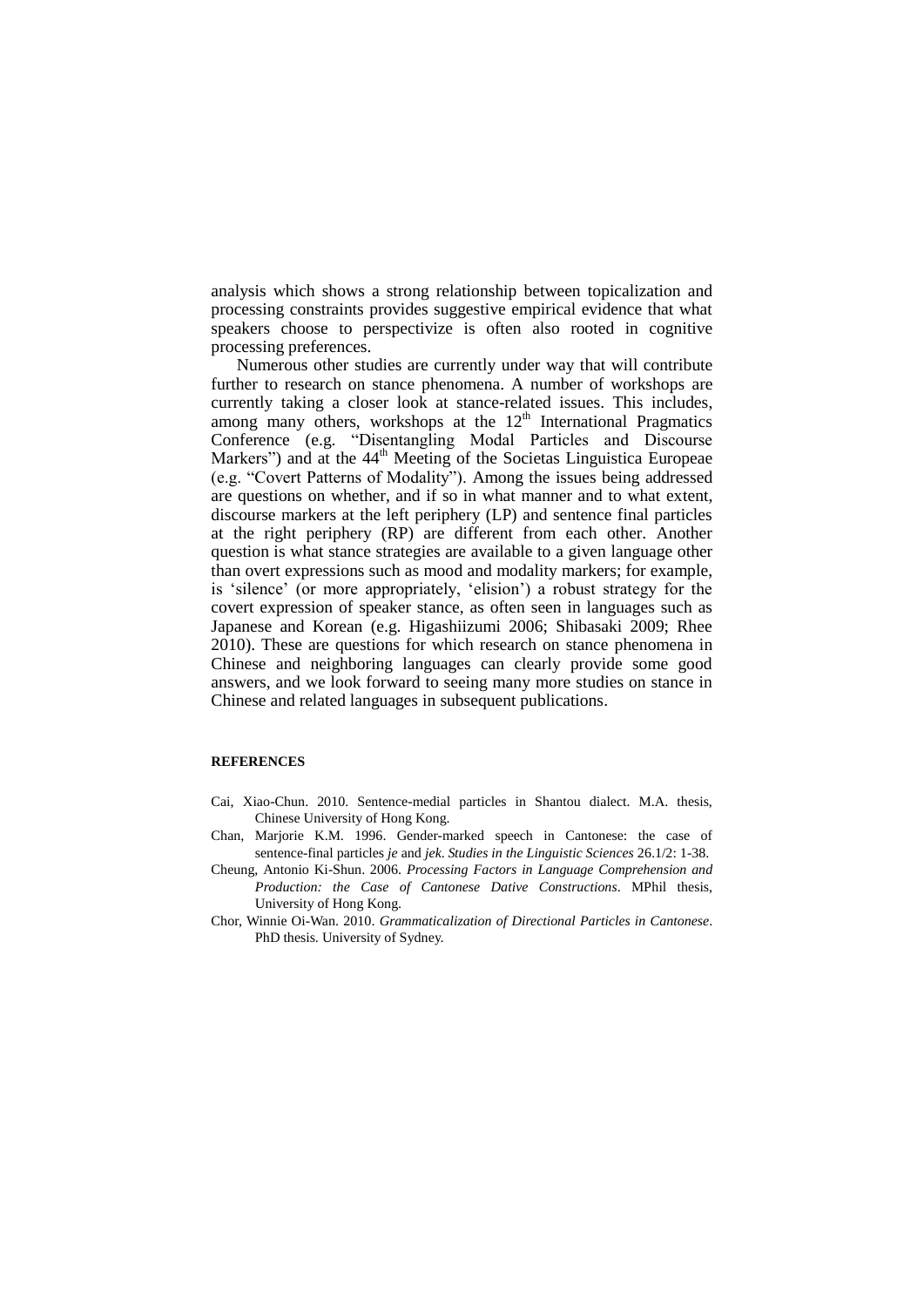- Chor, Winnie Oi-Wan. To appear. From non-subjective to subjective to inter-subjective a pathway of semantic change in grammaticalization: the case of *faan* in Cantonese. In *Grammar in cross-linguistic perspectives: the syntax, semantics and pragmatics of Japanese, Chinese and English*, ed. by T. Ishiguro and K.K. Luke. Peter Lang.
- Chui, Ka-Wai. 1994. Grammaticalization of the saying verb *waa* in Cantonese. Santa Barbara Papers in Linguistics 5, 1-12.
- Clayman, Steven E. & John C. Heritage. 2002a. *The News Interview: Journalists and Public Figures on the Air*. New York: Cambridge University Press.
- Clayman, Steven E. & John C. Heritage. 2002b. Questioning presidents: journalistic deference and adversarialness in the press conferences of U.S. presidents Eisenhower and Reagan, *Journal of Communication* 52.4: 749-775.
- Englebretson, Robert. 2003. *Searching for Structure: the Problem of Complementation in Colloquial Indonesian Conversation.* Amsterdam: John Benjamins.
- Englebretson, Robert (ed.). 2007. *Stancetaking in Discourse: Subjectivity, Evaluation, Interaction*. Amsterdamn: John Benjamins.
- Fischer, Kerstin. 2005. *Approaches to Discourse Particles*. Amsterdam: Elsevier.
- Fung, Rosanna Suk-Yee. 2000. *Final Particles in Standard Cantonese: Semantic Extension and Pragmatic Inference*. PhD Dissertation. The Ohio State University.
- Goffman, Erving. 1981. Footing. In *Forms of talk*, 124-159. Philadelphia: University of Pennsylvania Press.
- Hasegawa, Yoko. 2006. Embedded soliloquy and affective stances in Japanese. In *Emotive Communication in Japanese*, ed. by Satoko Suzuki, pp. 209-229.
- Hawkins, John A. 1994. *A Performance Theory of Order and Constituency*. Cambridge: Cambridge University Press.
- Higashiizumi, Yuko. 2006. *From a Subordinate Clause to an Independent Clause*. Tokyo: Hituzi Syobo Publishing.
- Horie, Kaoru, Miya Shimura & Prashant Pardeshi. 2006. Overt anaphoric expressions, empathy, and the uchi-soto distinction: A contrastive perspective. In *Emotivec Communication in Japanese*, ed. by Satoko Suzuki, 173-190.
- Jiang, Hao-Wen. 2010. Appearances are not skin deep: a preliminary study of *de yangzhi* in Chinese. Paper presented at the 1<sup>st</sup> International Symposium on Chinese Language and Discourse, University of California, Los Angeles, October 29-30.
- Kwok, Helen. 1984. *Sentence Particles in Cantonese*. Hong Kong: Centre of Asian Studies, University of Hong Kong.
- Langacker, Ronald W. 1991. *Foundations of Cognitive Grammar Vol. 2*. Stanford, Calif.: Stanford University Press.
- Law, Sam-Po. 1990. *The Syntax and Phonology of Cantonese Sentence-Final Particles*. Ph.D dissertation. Boston University.
- Lee-Wong, Song-Mei. 1998. Face support Chinese particles as mitigators: a study of *ba*, *a/ya* and *ne*. *Pragmatics* 8.3: 387-404.
- Leung, Chung-Sum. 1992. *A Study of the Utterance Particles in Cantonese as Spoken in Hong Kong*. M.Phil thesis. Hong Kong Polytechnic University.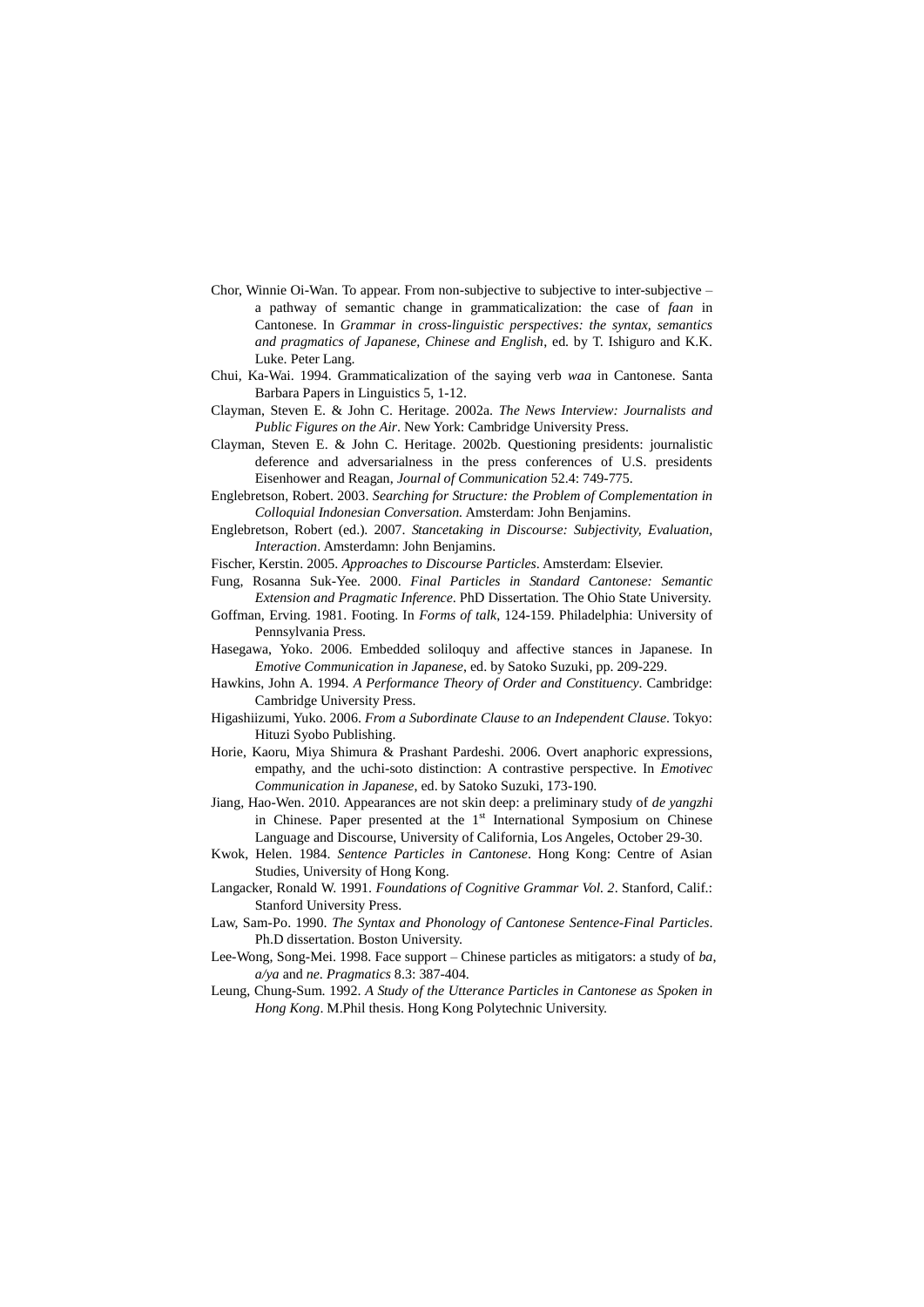- Leung, Wai-Mun. 2006. *On the Synchrony and Diachrony of Sentence Final Particles: the Case of WO in Cantonese*. PhD thesis. University of Hong Kong.
- Li, Cherry Ing. 1999. *Utterance-Final Particles in Taiwanese: A Discourse-Pragmatic Analysis*. Taipei: The Crane Publishing Corporation.
- Lin, Jonah T.H.. 2005. *Complement-to-Specifier Movement in Mandarin Chinese*. Ms. Graduate Institute of Linguistics, National Tsing Hua University.
- Lu, Wen-Ying. 2005. *Sentence-Final Particles as Attitude Markers in Mandarin Chinese*. PhD dissertation, University of Illinois, Urbana-Champaign.
- Lu, Louis Wei-Lun & Lily I-wen Su. 2009. Speech in interaction: Mandarin particle *le* as a marker of intersubjectivity. Manuscript, National Taiwan University, Taipei.
- Luke, Kang-Kwong. 1990. *Utterance Particles in Cantonese Conversation*. Amsterdam: John Benjamins.
- Matthews, Stephen. 1998. Evidentiality and mirativity in Cantonese: wo3, wo4, wo5! In *Proceedings of the International Symposium on Chinese Languages and Linguistics*. Academia Sinica.
- Matthews, Stephen. & Louisa Y.Y. Yeung. 2001. Processing motivations for topicalization in Cantonese. In *Cognitive-Functional Linguistics in an East Asian Context*, ed. by Kaoru Horie & Shigeru Sato, 81-102. Tokyo: Kurosio. (Chinese version in New Ideas About Topic and Focus. 2003. Ed. by X. Liejiong and L. Danqing, 145-63. Shanghai Educational Publishing.)
- Rhee, Seongha. 2010. Silence as ellipsis: On the emergence of Korean markers of consensus. Manuscript, Hankuk University of Foreign Studies, Seoul, Korea.
- Schiffrin, Deborah. 1987. *Discourse Markers.* Cambridge: Cambridge University Press.
- Shibasaki, Reijirou. 2009. On the grammaticalization of unexpectedness in the languages of Japan. In *Current Issues in Linguistic Interfaces, Vol.* 1, ed. by Young-Se Kang*,*  193-207. Seoul: Hankook Munhwasa.
- Simpson, Andrew & Zoe Xiu-Zhi Wu. 2002. IP-raising, tone sandhi and the creation of particles: Evidence for cyclic spell-out. *Journal of East Asian Linguistics* 11.1: 1-45.
- Suzuki, Satoko. 2006. Emotive communication in Japanese: An introduction. In *Emotive Communication in Japanese*, ed. by Satoko Suzuki, 1-13.
- Tang, Sze-Wing. 2009. [粵語句末助詞「罷啦」及其框式結構](http://www.swtang.net/doc/paper_2009_baalaa.pdf) [The sentence final particle baalaa and its discontinuous construction in Cantonese].《粵語跨學科研 究:第十三屆國際粵方言研討會論文集》[*Multi-Disciplinary Approaches to Cantonese Studies: Papers from the 13th International Conference on Cantonese and Yue Dialects*]. Hong Kong: Language Information Sciences Research Centre, City University of Hong Kong, 415-427.
- Traugott, Elizabeth Closs. 1995. Subjectification in grammaticalization. In *Subjectivity and Subjectivisation*, ed. by Dieter Stein & Susan Wright, pp. 31-54. Cambridge: Cambridge University Press.
- Traugott, Elizabeth Closs. 2003. From Subjectification to intersubjectification. In *Motives for Language Change*, ed. by Raymond Hickey, 124-139. Cambridge: Cambridge University Press.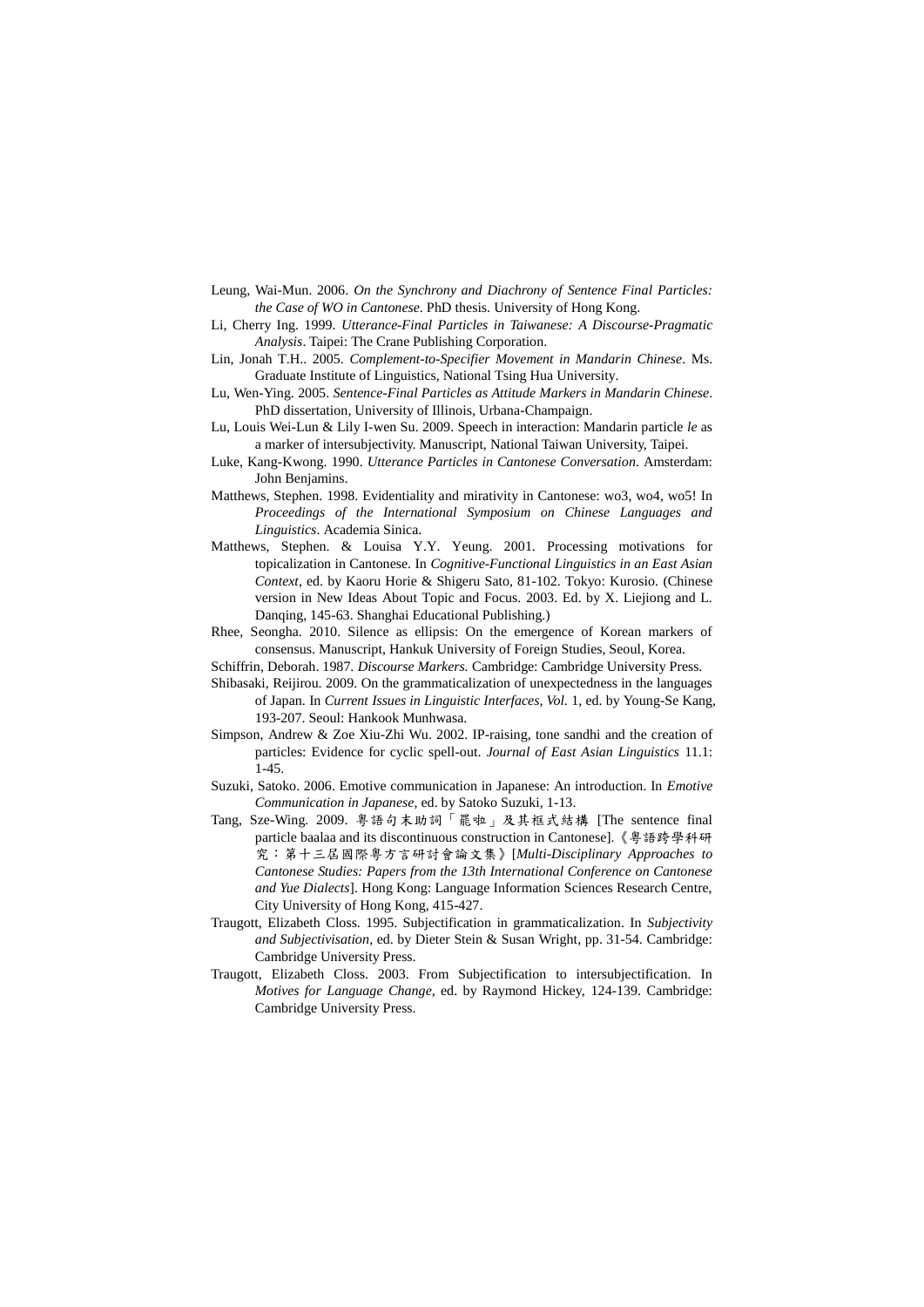- Van den Berg, Marinus & Guo Wu. 2006. *The Chinese Particle le: Discourse Construction and Pragmatic Marking in Chinese* [Routledge Studies in Asian Linguistics]. London: Routledge.
- Wang, Jiao & Foong-Ha Yap. 2009. A study of negator *bu* (不) as interrogative sentence final particle in Chinese. Paper presented at the  $42<sup>nd</sup>$  International Conference on Sino-Tibetan Languages and Linguistics, Payap University, Chiang Mai, November 2-4.
- Wang, Yu-Fang, Aya Katz & Chih-Hua Chen. 2003. Thinking as saying: s*huo* (‗say') in Taiwan Mandarin conversation and BBS talk. *Language Sciences* 25.5: 457-488.
- Wang, Yu-Fang & Pi-Hua Tsai. 2005. *Hao* in spoken Chinese discourse: Relevance and coherence. *Journal of Pragmatics* 42: 215-243.
- Wang, Yu-Fang, Pi-Hua Tsai & Ya-Ting Yang. 2007. Objectivity, subjectivity and intersubjectivity: Evidence from *qishi* ('actually') and *shishishang* ('in fact') in spoken Chinese. *Language Sciences* 27: 705-727.
- Wang, Yu-Fang, Pi-Hua Tsai and Meng-Ying Ling. 2007. From emotional to emotive use: *meiyou* ('no) as a discourse marker in Taiwan Mandarin conversation. *Discourse Studies* 9.5: 677-701.
- Wu, Ruey-Jiuan Regina. 2004. *Stanace in Talk: A Conversation Analysis of Mandarin Final Particles*. Amsterdam: John Benjamins.
- Wu, Xiu-Zhi Zoe. 2004. *Grammaticalization and Language Change in Chinese: A Formal View* [Routledge Studies in Asian Linguistics]. London: RoutledgeCurzon.
- Xing, Zhiqun Janet. 2006. Mechanism of semantic change in Chinese. *Studies in Language* 30.3: 461-483.
- Xu Hui-Ling & Stephen Matthews. In press. On the polyfunctionality and grammaticalization of the morpheme KAI in the Chaozhou dialect. In *Nominalization in Asian Languages: Diachronic and Typological Perspectives,*  ed. by Foong Ha Yap, Karen Grunow-Hårsta, & Janick Wrona. Amsterdam: John Benjamins.
- Yap, Foong Ha & Stephen Matthews. 2008. The development of nominalizers in East Asian and Tibeto-Burman languages. In *Rethinking Grammaticalization: New Perspectives* [Typological Studies in Language 76], 309-341, ed. by López-Couso, María José & Elena Seoane, ed. in collaboration with Teresa Fanego. Amsterdam: John Benjamins.
- Yap, Foong-Ha, Pik-ling Choi & Kam-Siu Cheung. 2010. De-lexicalizing *di3*: How a Chinese locative noun has evolved into an attitudinal nominalizer. In *Formal Evidence in Grammaticalization Research.* [Typological Studies in Language 94], ed. by An Van linden, Jean-Christophe Verstraete & Kristin Davidse, in collaboration with Hubert Cuyckens. Amsterdam: John Benjamins.